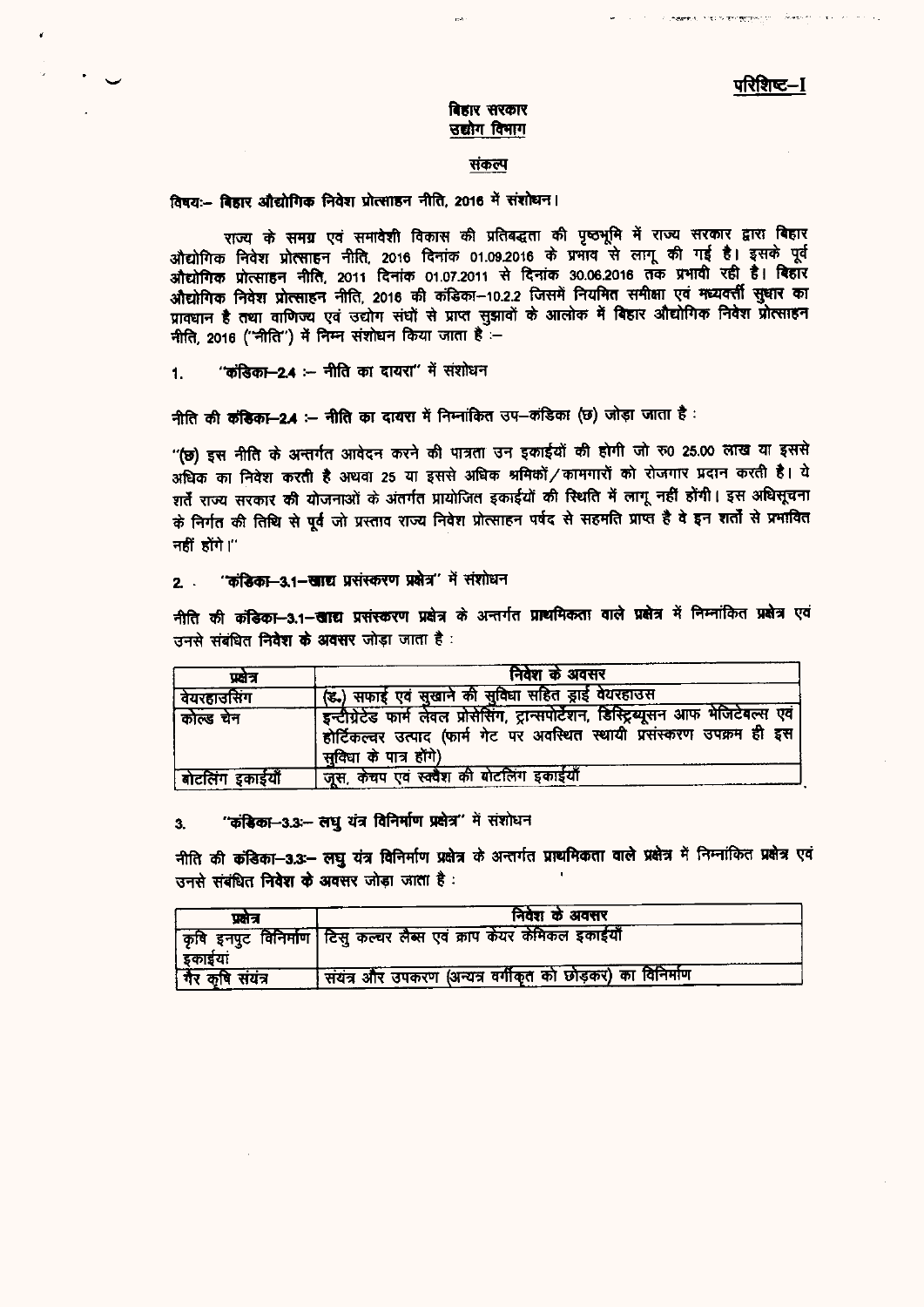4. कंडिका-3.4- सूचना प्रौद्योगिकी, सूचना प्रौद्योगिकी आधारित सेवाएँ तथा इलेक्ट्रिकल और इलेक्ट्रोनिक हार्डवेयर विनिर्माण प्रक्षेत्र में संशोधन

नीति की कंडिका-3.4-- सूचना प्रौद्योगिकी, सूचना प्रौद्योगिकी आधारित सेवाएँ तथा इलेक्ट्रिकल और इलेक्ट्रोनिक हार्डवेयर विनिर्माण प्रक्षेत्र के अन्तर्गत प्राथमिकता वाले प्रक्षेत्र में निम्नांकित प्रक्षेत्र एवं उनसे संबंधित निवेश के अवसर जोड़ा जाता है :

| प्रसंत्र          | निवेश के अवसर                                                                        |
|-------------------|--------------------------------------------------------------------------------------|
| इलेक्ट्रिकल गुड्स | इलेक्ट्रिक जेनरेटर, ट्रांसफार्मर एवं विद्युत वितरण तथा कंट्रोल उपकरण का<br>विनिर्माण |
|                   | ● इलेक्ट्रिक लाइटिंग उपकरण का विनिर्माण                                              |
|                   | • इलेक्ट्रिकल उपकरण का विनिर्माण                                                     |
|                   | वायरिंग एवं वायरिंग उपकरण का विनिर्माण                                               |

नीति के अध्याय 3 : "हमारी प्राथमिकता के प्रक्षेत्र" में निम्नांकित कंडिका 3.11 जोड़ा जाता है : 5.

#### "3.11 काष्ठ आधारित उद्योग प्रक्षेत्र

बिहार में कृषि आधारित उद्योग आर्थिक विकास के महत्वपूर्ण कारक हैं। रेशा, तिलहन, फल एवं सब्जी, गन्ना एवं खाद्यान्म बिहार में कृषि आधारित उद्योगों से उत्पन्न अपशिष्ट से कागज एवं लुगदी उद्योगों की स्थापना हेतु बृहद अवसर प्रदान करते हैं। इसके अतिरिक्त राज्य में अनुमानित पेड़ आच्छादन 6453 हेक्टेयर है जो वनों को छोड़कर राज्य के कुल भौगोलिक क्षेत्र का 6.85 प्रतिशत है। 2012-13 के बाद राज्य सरकार द्वारा कृषि वानिकी अन्तर्गत वन क्षेत्र के बाहर 2012-13 से 2018-19 की अवधि में कुल लगभग 13 करोड़ वृसारोपण के साथ ही किसानों की भूमि पर 882 लाख पेंड़ लगाया गया है। इस संदर्भ में काष्ठ आधारित उद्योग प्रक्षेत्र में प्रचुर संभावनाएं हैं। फर्नीचर, गृह निर्माण वस्तुओं, पैकिंग, कृषि सामग्री, खेल-कूद सामान, प्लाईवुड, विनीयर एवं दिया-सलाई की बढ़ती मांग के साथ हीं काष्ठ आधारित उद्योगों के तीव्र विकास की संभावना है। तद्नुसार राज्य सरकार द्वारा इसे एक धस्ट एरिया मानते हुए इसे बढ़ावा देने तथा इस प्रक्षेत्र में निजी निवेश को प्रोत्साहित करने का निर्णय लिया गया है।

### कान्ठ आधारित उद्योगों में प्राथमिकता प्रक्षेत्र

निम्नांकित काष्ठ आधारित उद्योगों को इस नीति अन्तर्गत प्रोत्साहन प्राप्त करने के लिए प्राथमिकता प्रक्षेत्र अन्तर्गत विचार किया जायेगा :-

| জান                              | निवेश के अवसर                                          |  |  |  |  |
|----------------------------------|--------------------------------------------------------|--|--|--|--|
| 1. लुगदी और कागज उद्योग          | राज्य में कृषि वानिकी एवं कृषि आधारित उत्पाद से कागज   |  |  |  |  |
|                                  | उत्पादन हेतु पेपर मिल की स्थापना                       |  |  |  |  |
| 2. दियासलाई उद्योग               | दियासलाई की तिल्ली एवं दियासलाई का डब्बा उत्पादन       |  |  |  |  |
| 3. टिम्बर एवं चिरान लकड़ी        | इमारती लकड़ी एवं चिरान लकड़ी से निर्मित फर्नीचर,       |  |  |  |  |
| उद्योग                           | भवन एवं निर्माण सामग्री                                |  |  |  |  |
| 4. प्लाईवुड, प्लाईबोर्ड, लेमिनेट | (क) फर्नीचर तथा कार्यालय एवं आवास के आंतरिक            |  |  |  |  |
| एवं विनीयर उत्पादन               | सजावट के लिए                                           |  |  |  |  |
|                                  | (ख) परिवहन गाड़ियों के फर्श, दीवाल एवं छत में उपयोग    |  |  |  |  |
|                                  | के लिए                                                 |  |  |  |  |
|                                  | (ग) विभिन्न भवनों एवं कारखानों के भारी छीजन वाले फर्श  |  |  |  |  |
|                                  | के लिए                                                 |  |  |  |  |
| 5. बांस आधारित उद्योग            | बांस आधारित फर्नीचर उत्पादन                            |  |  |  |  |
| 6. पार्टिकल बोर्ड उत्पादन        | (क) प्राकृतिक निर्माण योग्य लकड़ी के विकल्प के रूप में |  |  |  |  |
|                                  | उपयोग                                                  |  |  |  |  |
|                                  |                                                        |  |  |  |  |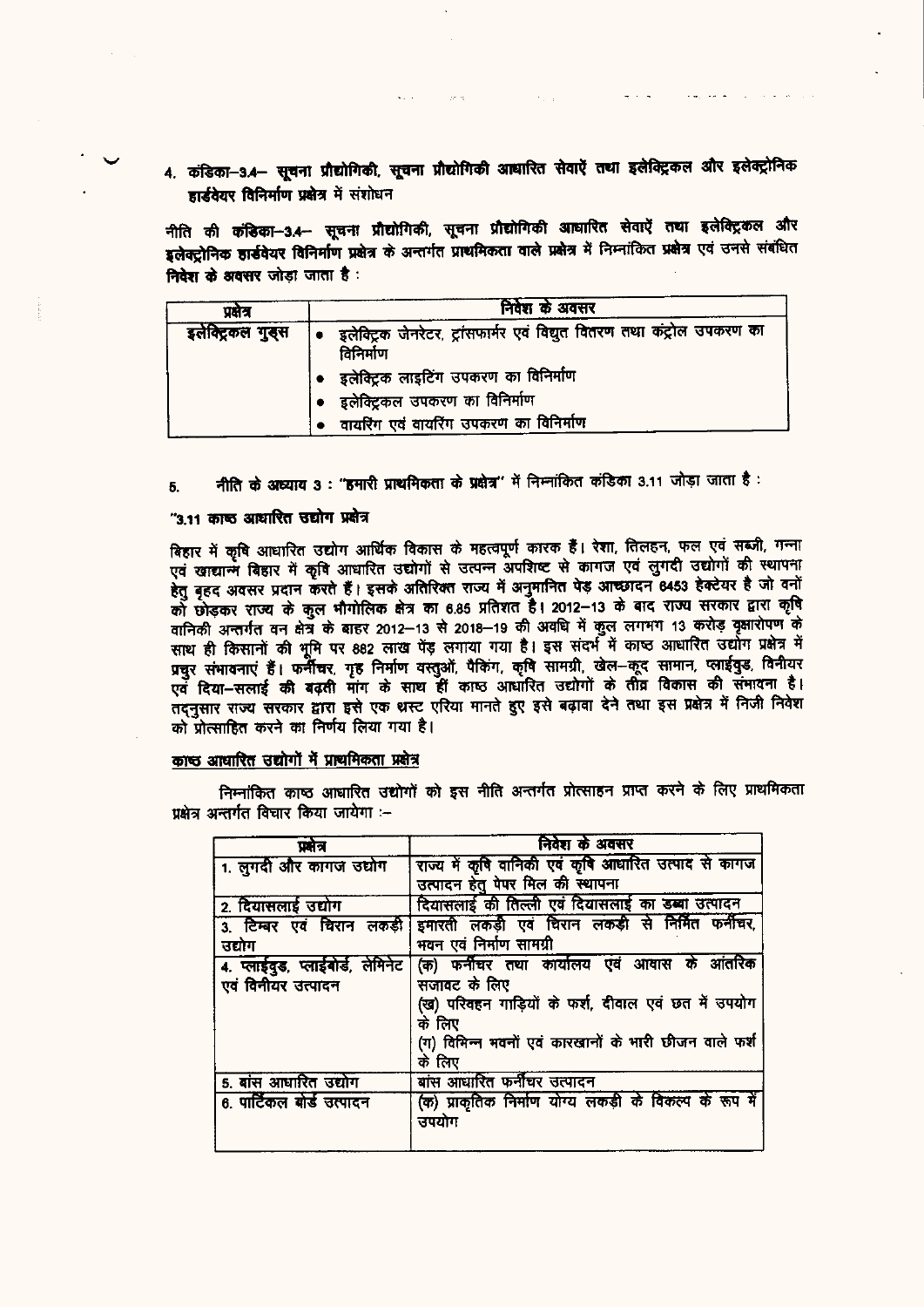|                        | (ख) लकड़ी का फर्श /आंतरिक सजावट /फर्नीचर बनाने में   |
|------------------------|------------------------------------------------------|
|                        | जपयोग                                                |
|                        | (क) कम ढाल की छत के लिए छत बनाने की सामग्री के       |
| 7. फाईबर बोर्ड उत्पादन |                                                      |
|                        | रूप में उपयोग                                        |
|                        | (ख) लकड़ी के बदले दीवाल की पटरी, दरवाजा तख्ती,       |
|                        |                                                      |
|                        | फर्श, फर्नीचर एवं अन्य सजावट के लिए उपयोग            |
|                        | (ग) उष्मा अवरोधी एवं ध्वनि अवरोधी वस्तु के रूप में   |
|                        |                                                      |
|                        | उपयोग                                                |
|                        | (क) वुड/बांस सीजनिंग एवं संरक्षण उद्योग              |
| 8. मूल्यबर्धन उद्योग   |                                                      |
|                        | (ख) प्लांटेशन एवं औद्योगिक लकड़ी अवशेष से निर्मित    |
|                        | ब्रिकेटस                                             |
|                        |                                                      |
|                        | (ग) बायोमास जेनेरशन उद्योग, बायलर उद्योग एवं अन्य    |
|                        | उद्योग जिनमें ऊर्जा आपूर्ति के लिए बायोमास की        |
|                        | आवष्यकता हो, के लिए फीड स्टॉक के रूप में मूल्यवर्धित |
|                        |                                                      |
|                        | ब्रिकेट्स                                            |
|                        |                                                      |

7t¥n.

टिप्पणी :

- 1. ऐसे मामलों में जो किसी अधिनियम/नियम के अनुसार विनियमित होते हैं, इकाईयों को काष्ठ आधारित उद्योगों के प्राथमिकता प्रक्षेत्र में स्थिति प्रदान करने हेतु पर्यावरण, वन एवं जलवायु परिवर्तन विभाग, बिहार सरकार की पूर्वानुमति आवश्यक होगी।
- 2. इकाईयों / उद्यमों की उपरोक्त सूची मात्र संकेतात्मक है और राज्य सरकार प्राथमिकता प्रक्षेत्र के अधीन सूची को समय-समय पर उपयुक्त रूप में पुनरीक्षित कर सकेगा।"
- नीति के अध्याय 3 : "हमारी प्राथमिकता के प्रक्षेत्र" में निम्नांकित कंडिका 3.12 जोड़ा जाता है : 6.
- "3.12 सामान्य विनिर्माण उद्योग"

सामान्य विनिर्माण उद्योग अन्तर्गत निम्नांकित सुविधाएं / इकाईयाँ प्राथमिकता प्रक्षेत्र अन्तर्गत विचारणीय होंगी :

| प्रसेत्र                                           | निवेश के अवसर                                                                                                                                                                                                                                                                              |
|----------------------------------------------------|--------------------------------------------------------------------------------------------------------------------------------------------------------------------------------------------------------------------------------------------------------------------------------------------|
| 1-फ्लाई ऐश ब्रिक्स उत्पादन                         | (क) पलाई ऐश ब्रिक्स का उत्पादन करने वाली इकाईयों<br>(ख) ऑटोक्लेय्ड एरेटेड कंक्रीट (ए.ए.सी.) ब्लॉक्स का<br>उत्पादन करने वाली इकाईयाँ                                                                                                                                                        |
| 2–धान<br>उत्पाद                                    | का भूसा आधारित धान के भूसा से निर्मित डिस्पोजिबल प्लेट्स एवं कंटेनर                                                                                                                                                                                                                        |
| <u>3–कृषि अवशेष भू</u> सा<br>आधारित उद्योग         | सहित कृषि अवशेष भूसा सहित से इथेनॉल एवं बायो-गैस सहित<br>बायो इंधन उत्पादन किया जाना                                                                                                                                                                                                       |
| 4-ऑटोमोबाईल                                        | (क) मोटरगाड़ी, ट्रेलर एवं छोटा ट्रेलर का विनिर्माण,<br>मोटरगाड़ी के बॉडी का विनिर्माण (कोचवर्क), पावर चालित<br>दो पहिया एवं तीन पहिया वाहन विनिर्माण<br>(ख) विद्युत चालित वाहन एवं विद्युत चालित वाहन के लिए<br>उपकरण (ई0भी0एस0ई0) का विनिर्माण<br>(ग) बैट्री तथा एक्यूमूलेटर का विनिर्माण |
| 5-रक्षा उपकरण निर्माण करने<br>वाली अनुबंगी इकाईयाँ | हथियार, गोला-वारूद एवं संबद्ध औजार विनिर्माण करने<br>वाली इकाईयाँ                                                                                                                                                                                                                          |
| 6-आभूषण                                            | आभूषण, कीमती एवं मध्यम स्तर के पत्थर वर्क                                                                                                                                                                                                                                                  |
| 7-धातु एवं फेब्रिकेशन                              | (क) लोहा एवं स्टील, मूलधातु, ननफेरस धातु का विनिर्माण<br>एवं कास्टिंग ऑफ मेटलस इकाईयाँ                                                                                                                                                                                                     |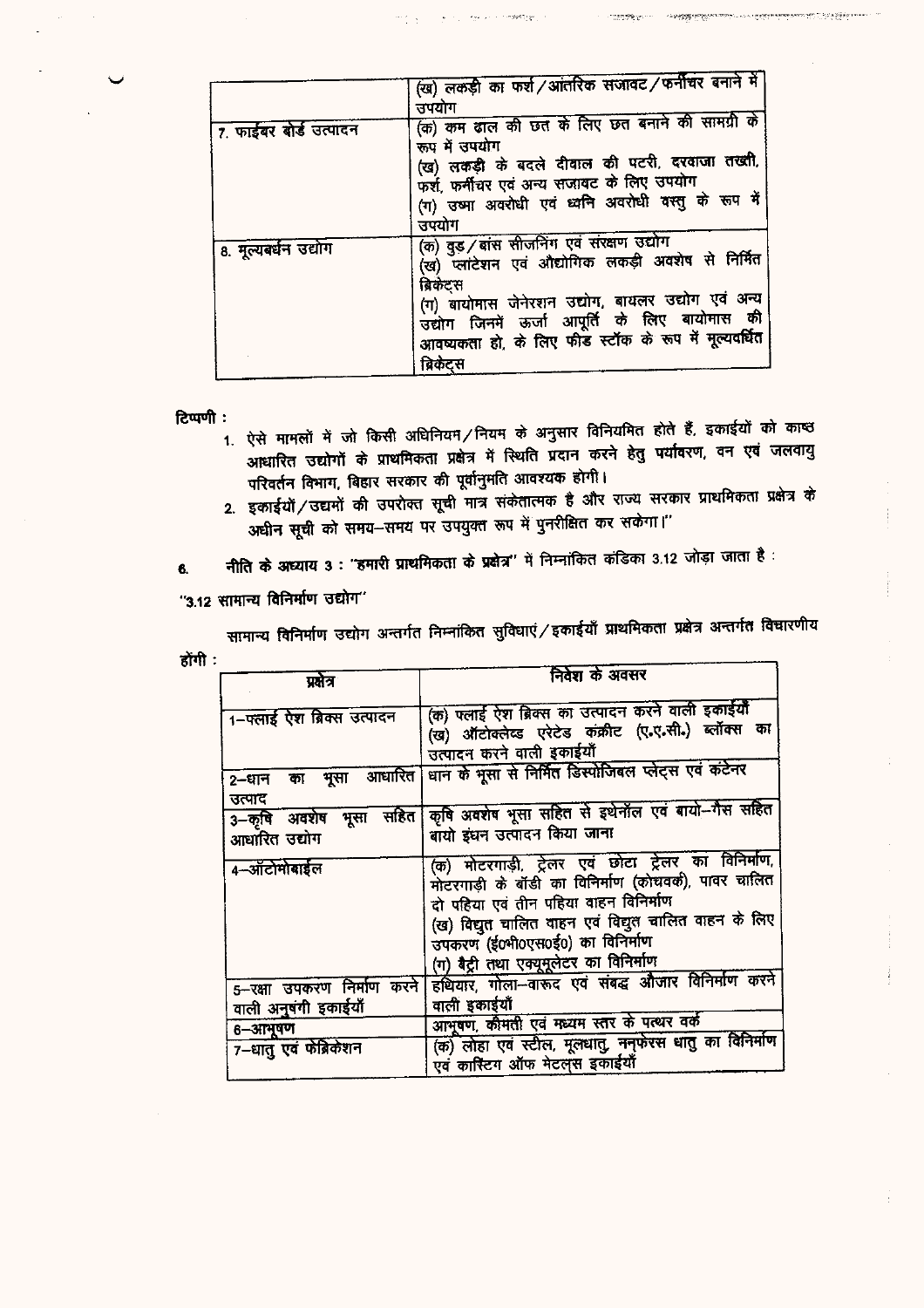|                   | ' (ख) संयंत्र एवं मशीनरी को छोड़कर फेब्रिकेटेड मेटल                                        |
|-------------------|--------------------------------------------------------------------------------------------|
|                   | उत्पाद                                                                                     |
| 8–खेल–कूद सामग्री | ' सभी प्रकार के खेल-कूद सामग्री का विनिर्माण (प्लास्टिक<br>ं एवं रबर से निर्मित को छोड़कर) |
| ९–दूरसंचार        | दरसंचार उपकरण विनिर्माण                                                                    |

नोट≔

**X** MENING MORE OF

- 1. रक्षा अनुषंगी प्रक्षेत्र की उपर वर्णित इकाईयाँ/उद्यम "मेक इन इंडिया" कार्यक्रम के व्यापक रुप-रेखा द्वारा संचालित होगी।
- 2. इकाईयों / उद्यमों की उपरोक्त सूची मात्र संकेतात्मक है और राज्य सरकार प्राथमिकता प्रक्षेत्र के अधीन सूची को समय-समय पर उपयुक्त रूप में पुनरीक्षित कर सकेगा।

नीति की कंडिका 6.1: मार्गदर्शन सिद्धान्त / सामान्य प्राक्धान की उप कंडिका (xx) के बाद निम्नांकित  $\overline{r}$ उप कंडिका (xxi) एवं (xxii) जोड़ा जाता है :-

"कंडिका 8.1(xxi) – सभी प्रकार की अनुज्ञप्ति/क्लियरेंस जो बिहार में औद्योगिक इकाईयों के स्थापित होने के लिए आवश्यक है, को बिहार औद्योगिक निवेश प्रोत्साहन अधिनियम, 2016 की धारा 6(4) एवं बिहार औद्योगिक निवेश प्रोत्साहन नियमावली, 2016 की नियमावली 9 के अनुसार डीम्ड क्लियरेंस दिया जायेगा।"

"कंडिका 6.1(xxii) – किसी कार्यरत इकाई में इफ्तुएन्ट ट्रीटमेन्ट प्लान्ट (इ.टी.पी.) अथवा एयर ट्रीटमेन्ट प्लान्ट (ए.टी.पी.) की स्थापना को बिहार औद्योगिक निवेश प्रोत्साहन नीति, 2018 के अन्तर्गत नई परियोजना के रूप में विचार किया जाएगा। तदनुसार उन्हें सभी प्रोत्साहन / सुविधाएं प्रदान की जाएंगी। नई परियोजनाओं के लिए इफ्लुएन्ट ट्रीटमेन्ट प्लान्ट (इ.टी.पी.) अथवा एयर ट्रीटमेन्ट प्लान्ट (ए.टी.पी.) की लागत को स्वीकृत परियोजना लागत में शामिल किया जायेगा।"

नीति की कंडिका 6.3: केन्द्र सरकार के नीतियों एवं योजनाओं के साथ समन्वय को निम्न रूपेण ß. प्रतिस्थापित किया जाता है :--

केन्द्र सरकार के नीतियों एवं योजनाओं के साथ समन्वय:  $"6.3"$ 

इस नीति के अन्तर्गत केन्द्र सरकार की योजनाओं के प्रोत्साहन के साथ समन्वय अनुमान्य होगा। यदि किसी भी उद्यमी के द्वारा भारत सरकार की योजना जिसमे राज्य की भी हिस्सेदारी हो या जो राज्य सरकार की योजना से जोड़ी जाती है, के अन्तर्गत अनुदान प्राप्त की जाती है तो राज्य सरकार की इस नीति के अन्तर्गत प्रोत्साहन की राशि की गणना इकाई के कुल परियोजना लागत में से राज्य सरकार से प्राप्त अनुदान के समानुपातिक परियोजना लागत को घटाकर की जायेगी।"

नीति की कंडिका 6.6: एम0एस0एम0ई0 कलस्टर डेवलॉपमेंट सेन्टर के लिए राज्य सरकार की  $\bullet$ योजनाओं के साथ डोमटेलिंग को निम्नरूपेण प्रतिस्थापित किया जाता है :-

मुख्यमंत्री कलस्टर विकास योजनान्तर्गत सी0एफ0सी0 की स्थापना के लिए प्रोत्साहनों के डोभटेलिंग (ক) की अनुमति होगी। इसके साथ यह शर्त होगी कि एक ही परिसम्पत्ति औद्योगिक निवेश प्रोत्साहन नीति एवं उक्त योजना द्वारा आच्छादित नहीं होंगे। इस प्रकार इस योजना के तहत सी०एफ०सी० के किसी विशेष परिसम्पत्ति पर लिये गये/लिये जाने वाले अनुदान की स्थिति में उस परिसम्पत्ति को औद्योगिक प्रोत्साहन नीति के तहत अनुदान की गणना के लिए स्वीकृत परियोजना लागत में नहीं जोड़ा जायेगा।

जिला औद्योगिक नव प्रवर्त्तन योजना :--(ত্ম)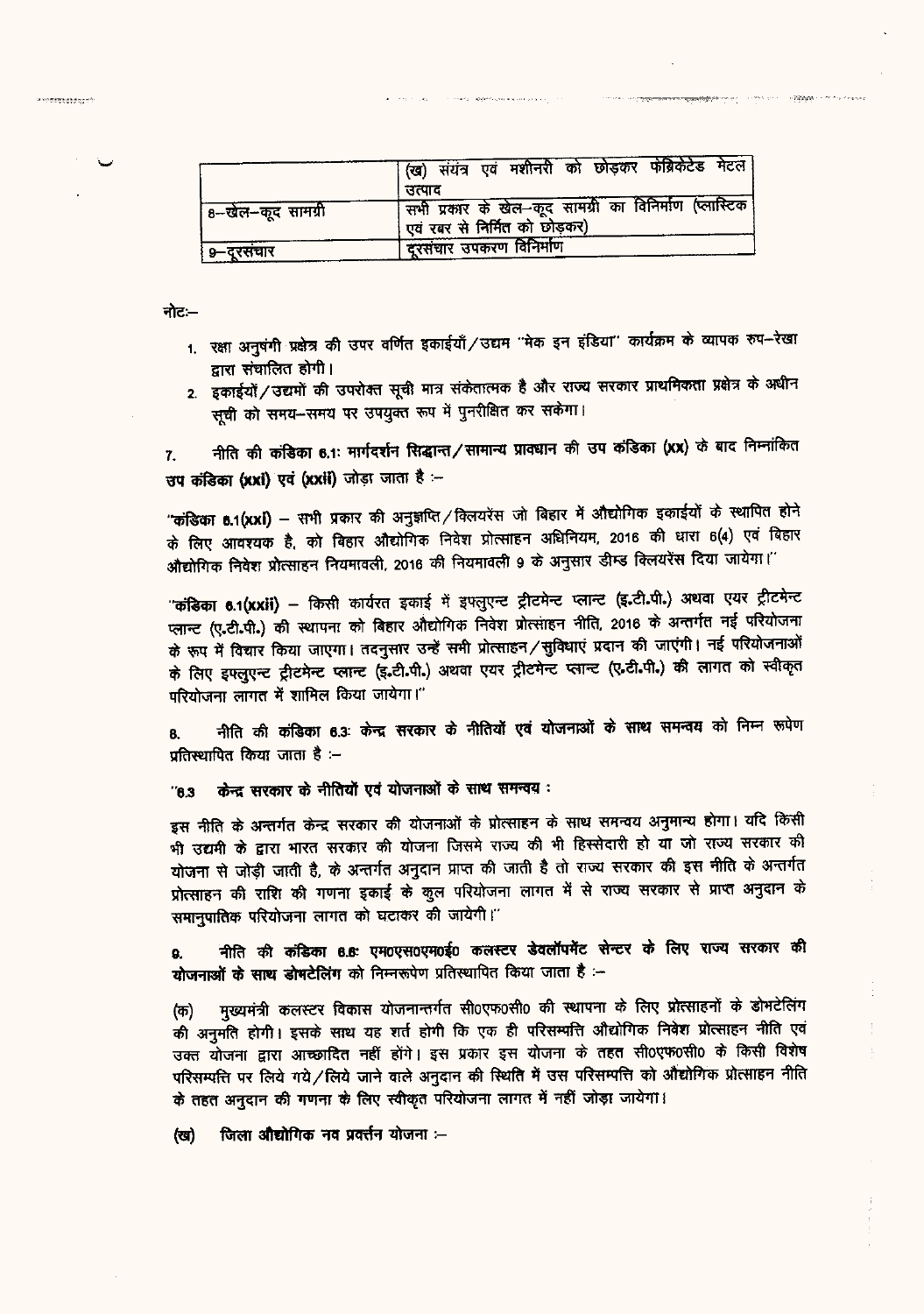प्रत्येक जिला पदाधिकारी को नवप्रवर्त्तन के तहत सूक्ष्म इकाईयों को स्थापित कराने के उद्देश्य से एक नवप्रवर्त्तन निधि उपलब्ध कराई जायेगी। इस निधि का उपयोग लघु कार्य जैसे – सिलाई केन्द्र की स्थापना, पेभर ब्लॉक उपकरण, हस्तकरघा बुनाई केन्द्र, बढ़ईगिरी केन्द्र के लिए किया जायेगा। सूक्ष्म इकाई की स्थापना कराने के समय उनके फॉरवर्ड एवं बैंकवार्ड लिंकेज को भी सुनिश्चित किया जाय ताकि ये इकाई लम्बे समय तक कार्यरत रह सके।

innergelige zinen.

राज्य के लोक उपक्रम (PSUs) द्वारा औद्योगिक कलस्टर विकास (ন)

राज्य के सभी लोक उपक्रम (पी0एस0यू0) कलस्टर आधारित विनिर्माण कार्यों के लिए जिलों को गोद लेगी। विकास आयुक्त, बिहार के अध्यक्षता में गठित कमिटि इन लोक उपक्रमों (पी०एस०यू०) को जिला आवंटित करेगी। इन लोक उपक्रमों को कलस्टर आवंटन के समय इस बात का ध्यान रखा जायेगा कि आवंटित कलस्टर उस लोक उपक्रम के कार्य प्रक्षेत्र के अनुरूप हो। उदाहण स्वरूप हस्तकला से संबंधित कलस्टर उपेन्द्र महारथी शिल्प अनुसंधान संस्थान के साथ संबद्ध हो क्योंकि वे उस उपक्रम के कार्यकलाप के साथ प्रक्षेत्रवार संबद्ध हैं। कलस्टर के कुछ क्षेत्र जो प्रस्तावित है वें इस प्रकार है :- (I) खाद्य प्रसंस्करण, (II) परिधान निर्माण, (III) फार्म मशीनरी, (IV) पेभर ब्लॉक / सिमेंट पोल (विद्युत), (V) फर्नीचर निर्माण, (VI) हस्तकरघा, (VII) हस्तकला एवं (VIII) चर्म आधारित उत्पाद। ये लोक उपक्रम इन कलस्टरों के आधारभूत संरचना हेतु अपने संसाधन से (रिजर्व एण्ड सरप्लस) इन्हें वित्त पोषण करेगी। लोक उपक्रम शिल्पियों ⁄ कुशल श्रमिकों की पहचान श्रमिकों के डाटा बेस के आधार पर कर कलस्टर का निर्माण करेगी। लोक उपक्रमों द्वारा इन कलस्टरों के लिए बैकवार्ड एवं फॉरवार्ड लिंकेज की व्यवस्था तथा प्रबंधकीय सहायता कम से कम तीन वर्षों के लिए की जायेगी।

निम्न कंडिका 8.8: सामरिक निवेश परियोजनाओं हेतु अनुकूलित प्रोत्साहन पैकेज नीति की कंडिका 6. 10. 7: निजी औद्योगिक पार्क हेतु प्रोत्साहन के बाद जोड़ा जाता है :-

#### "6.8: सामरिक निवेश परियोजनाओं हेतु अनुकूलित प्रोत्साहन पैकेज

बिहार में आनेवाली कोई सामरिक निवेश परियोजना इस अनुकूलित प्रोत्साहन पैकेज के लिए दावेदार होगी, जिसकी मदवार विवरणी की अनुशंसा बिहार औद्योगिक निवेश प्रोत्साहन अधिनियम 2016 के धारा 4 के अंतर्गत गठित राज्य निवेश प्रोत्साहन पर्षद द्वारा की जायेगी। इन इकाईयों को प्रोत्साहन देने के पूर्व राज्य निवेश प्रोत्साहन पर्षद द्वारा अनुशंसित प्रस्तावित प्रोत्साहनों की सूची सरकार द्वारा अनुमोदित की जायेगी। इस उद्देश्य हेतु "सामरिक निवेश परियोजना" का तात्पर्य ऐसी नई परियोजनाओं से है जिसमें प्लांट एवं मशीनरी में 500.00 करोड़ रू0 के उपर का निवेश हो अथवा 500 से अधिक व्यक्तियों का रोजगार सृजन करती हो जिससे राज्य के निवेश वातावरण पर दीर्धकालिक प्रत्यक्ष एवं अप्रत्यक्ष लाभ एवं रोजगार सृजन हो सके।"

निम्न कंडिका 6.9: ख्याति प्राप्त निजी कंपनियों का राज्य के सार्वजनिक उपक्रमों के साथ संयुक्त  $11.$ उद्यम नीति की कंडिका 6.8: सामरिक निवेश परियोजनाओं हेतु अनुकूलित प्रोत्साहन पैकेज के बाद जोड़ा जाता है $-$ 

# ''कंडिका 6.9: ख्याति प्राप्त निजी कंपनियों का राज्य के सार्वजनिक उपक्रमों के साथ संयुक्त उद्यम

राज्य के लोक उपक्रमों को श्रम प्रधान विनिर्माण प्रक्षेत्र की वैसी प्रमुख निजी कंपनीयों के साथ संयुक्त उद्यम स्थापित करने के लिए प्रोत्साहित किया जायेगा जो राज्य में निवेश करने को इच्छुक हैं। कुछ प्रक्षेत्र जो इस कडिका के अन्तर्गत विचारणीय होंगी, इस प्रकार है :- खाद्य प्रसंस्करण, मेडिकल उपकरण, ऑटोमोबाईल, वस्त्र निर्माण और फार्म मशीनरी आदि। संयुक्त उपक्रम स्थापित करने के लिए विनिर्माण प्रक्षेत्र की अग्रणी कंपनीयों का चयन एक पारदर्शी प्रक्रिया के तहत होगा। राज्य के लोक उपक्रम इन संयुक्त उद्यमों के इक्विटी में संयुक्त रूप से निवेश करेगी। यह बड़े अंतर्राष्ट्रीय, राष्ट्रीय संगठनों को राज्य में विनिर्माण इकाई स्थापित करने में सहलियत प्रदान करेगी।"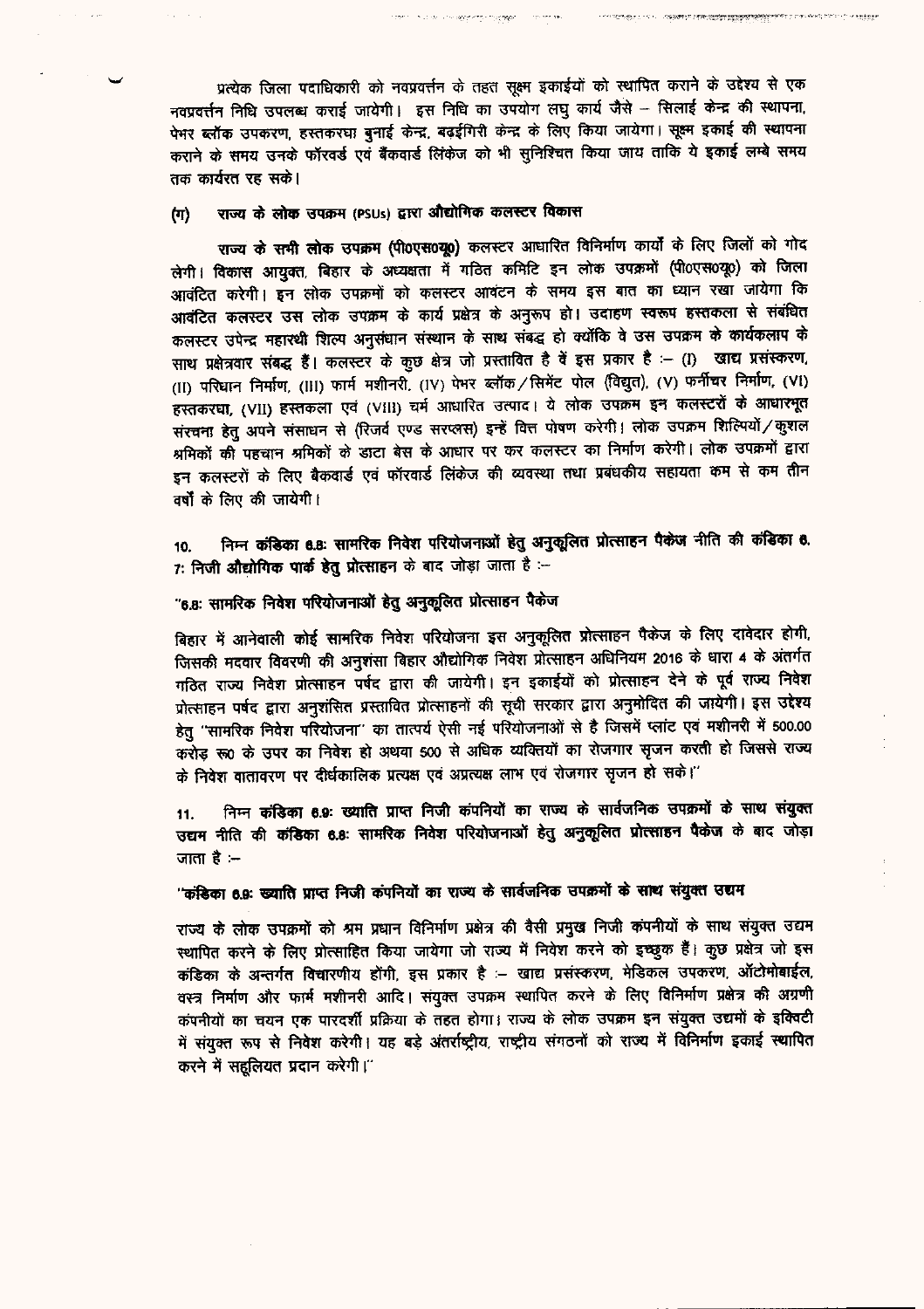निम्नांकित अध्याय 6अ – निवेश को आकर्षित करने और कोविड़-19 के कारण बिहार में लौटे श्रमिको  $12.$ को रोक रखने हेतु विशेष प्रोत्साहन पैकेज नीति के अध्याय-6 प्रोत्साहन हेतु सामान्य पैकेज के बाद जोड़ा जाता है :–

"अध्याय 6अ – निवेश को आकर्षित करने और कोविड़-19 के कारण बिहार में लौटे श्रमिको को रोक रखने हेत विशेष प्रोत्साहन पैकेज

कोविड—19 के कारण वर्त्तमान में सार्वजनिक स्वास्थ्य को लेकर एक अभूतपूर्व प्रभाव श्रमिकों सहित राज्य के अर्थ व्यवस्था पर पड़ा है। एक अनुमान के मुताविक लगभग 25 लाख श्रमिक जो दूसरे राज्य में कार्यरत थे, वे राज्य में लौट आये है। अतः यह आवश्यक है कि राज्य सरकार अर्थव्यवस्था के विभिन्न प्रक्षेत्रों के पुर्नआरम करने के लिए जरूरी कदम उठाये जिसके फलस्वरूप श्रमिकों को उनकी कौशल दक्षता एवं विविधता के अनुरूप रोजगार के अवसर उपलब्ध हो।

इस परिप्रेक्ष्य में यह अति आवश्यक हो गया है कि राज्य सरकार राज्य की शक्ति यथा राज्य में अत्यधिक संख्या में लौटे कुशल एवं अकुशल श्रमिक का लाभ उठाते हुए ऐसे अनुकूलित प्रोत्साहन पैकेज लेकर आये जो अर्थव्यवस्था को पुनर्जीवित एवं पुनर्पोषित कर सके। अतः राज्य सरकार द्वारा ऐसे अनुकूलित प्रोत्साहन पैकेज देने का निर्णय लिया गया है जो उपर वर्णित उदेश्यों को पूरा करने में मदद करेगा। इस प्रोत्साहन पैकेज का उदेश्य राज्य में जीविकोपार्जन एवं औद्योगिक कार्यकलाप के नये अवसर उपलब्ध कराते हुए नियोजन का अवसर प्रदान कराना है।

सामान्य ≔ (ক)

(i) 'निवेश को आकर्षित करने और कोविड–19 के कारण बिहार में लौटे श्रमिको को रोक रखने हेतु विशेष प्रोत्साहन पैकेज' संशोधन संबंधित अधिसूचना निर्गत की तिथि से 12 महीनों के लिए वैध होगा।

(ii) इस अवधि में आवेदन करने वाली इकाई इस विशेष अनुदान के पैकेज को जो राज्य निवेश प्रोत्साहन पर्षद उपर्युक्त शर्त्तो के साथ प्राप्त स्वीकृति की तिथि से 12 महीने के अवधि के लिए पैकेज प्राप्त करने के पात्र होंगे।

(iii) इस विशेष पैकेज के लाभ के लिए इच्छुक इकाई के लिए बिहार लौटे श्रमिकों के पुल से कम से कम 20% नियोजन बाध्यकारी होगा। ये इकाईयाँ जिला परामर्शदातृ केन्द्र से सूची प्राप्त करेगी और उसे संबंधित श्रमिकों के सम्पुष्टि के उपरांत अपने प्रस्ताव में शामिल करेगी।

(iv) राज्य निवेश प्रोत्साहन पर्षद के अनुमोदन के पश्चात 03 वर्षों के अंतर्गत ये इकाईयाँ अपने पूर्ण क्षमता के अनुरूप वाणिज्यिक उत्पादन प्रारम्भ करेगी। बिहार लौटे श्रमिकों को रोक रखने के उदेश्य से ये इकाईयाँ एक वर्ष के अंत तक अपने क्षमता के 25% तक Trial production कर सकेगी।

(v) निवेश को आकर्षित करने और कोविड-19 के कारण बिहार में लौटे श्रमिको को रोक रखने हेतु विशेष प्रोत्साहन पैकेज के अंतर्गत अतिरिक्त अनुदान की समीक्षा और उसे शामिल करने के लिए विकास आयुक्त, बिहार की अध्यक्षता में सचिवों की एक समिति गठित की जाएगी। सचिवों की समिति में राज्य के सभी प्रमुख विभागों के प्रतिनिधि होंगे।

| 1. | विकास आयुक्त                              | अध्यक्ष    |
|----|-------------------------------------------|------------|
| Н. | प्रधान सचिव ⁄ सचिव, उद्योग विभाग          | सदस्य सचिव |
|    | III. प्रधान सचिव/सचिव, वित्त विभाग        | सदस्य      |
|    | IV. प्रधान सचिव/सचिव, श्रम संसाधन विभाग   | सदस्य      |
|    | V. प्रधान सचिव/सचिव, कृषि विभाग           | सदस्य      |
|    | VI. प्रधान सचिव/सचिव, पथ निर्माण विभाग    | सदस्य      |
|    | VII. प्रधान सचिव ⁄ सचिव, वन, पर्यावरण एवं | सदस्य      |
|    |                                           |            |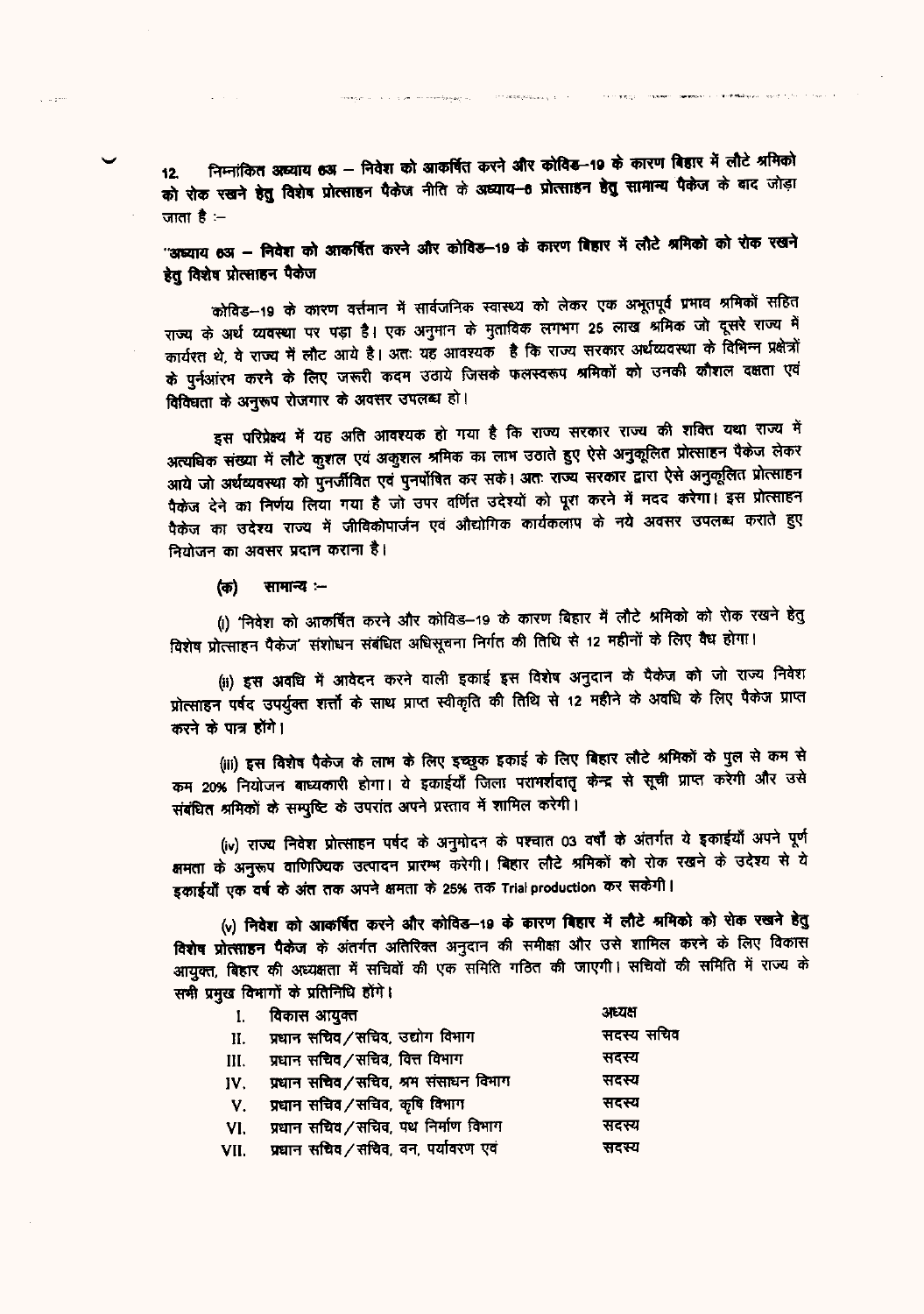जलवाय परिवर्त्तन विभाग

| VIII. | प्रधान सचिव/सचिव, ग्रामीण विकास विभाग              | सदस्य |
|-------|----------------------------------------------------|-------|
| IX.   | प्रधान सचिव / सचिव, वाणिज्यकर विभाग                | सदस्य |
|       | $X$ , प्रधान सचिव / सचिव, परिवहन विभाग             | सदस्य |
| XI.   | प्रधान सचिव / सचिव, विज्ञान एवं प्रावैद्यिकी विभाग | सदस्य |

#### जिला परामर्शदातृ केन्द्र द्वारा स्कील मैपिंग :-(स)

इस पैकेज के प्रभावी कार्यान्वयन के लिए यह महत्वपूर्ण है कि जिला स्तर पर राज्य में वापस लौटे श्रमिकों के आगमन की सूची (उनके कौशल दक्षता के साथ) संधारित किया जाय। जिला स्तरीय परामर्शदातृ केन्द्र श्रमिकों के कौशल स्तर (कौशल दक्षता) का परीक्षण करेगी और राज्य में नियोजन के उपलब्ध अवसर के विकल्पों का सुझाव देगी। यह केन्द्र जिला पदाधिकारी के पर्यवेक्षण में कार्य करेगी जो उस केन्द्र के कार्यो की प्रगति की निरंतर निगरानी करेंगे। राज्य निवेश प्रोत्साहन पर्षद एवं अन्य समितियाँ (यथा उचित) जिला परामर्शदातृ केन्द्र के कार्यों की प्रगति की समीक्षा करेगी और यह सुनिश्चित करेगी कि राज्य में बड़ी संख्या में श्रमिक नियोजित हो सके।

The complete of the con-

#### जिला औद्योगिक नव प्रवर्त्तन योजना :- $(\pi)$

प्रत्येक जिला पदाधिकारी को नवप्रवर्त्तन के तहत सूक्ष्म इकाईयों को स्थापित कराने के उद्देश्य से एक नवप्रवर्त्तन निधि उपलब्ध कराई जायेगी। इस निधि का उपयोग लघु कार्य जैसे – सिलाई केन्द्र की स्थापना, पेमर ब्लॉक उपकरण, हस्तकरघा बुनाई केन्द्र, बढ़ईगिरी केन्द्र के लिए किया जायेगा। सूक्ष्म इकाई की स्थापना कराने के समय उनके फॉरवर्ड एवं बैंकवार्ड लिंकेज को भी सुनिश्चित किया जाय ताकि ये इकाई लम्बे समय तक कार्यरत रह सके।

राज्य के लोक उपक्रम (PSU) द्वारा औद्योगिक कलस्टर विकास :-(ঘ)

राज्य के सभी लोक उपक्रम (पी0एस0यू0) कलस्टर आधारित विनिर्माण कार्यों के लिए जिलों को गोद लेगी। विकास आयुक्त, बिहार के अध्यक्षता में गठित कमिटि इन लोक उपक्रमों (पी0एस0यू0) को जिला आवंटित करेगी। इन लोक उपक्रमों को कलस्टर आवंटन के समय इस बात का ध्यान रखा जायेगा कि आवंटित कलस्टर उस लोक उपक्रम के कार्य प्रक्षेत्र के अनुरूप हो। उदाहण स्वरूप हस्तकला से संबंधित कलस्टर उपेन्द्र महारथी शिल्प अनुसंधान संस्थान के साथ संबद्ध हो क्योंकि वे उस उपक्रम के कार्यकलाप के साथ प्रक्षेत्रवार संबद्ध है। कलस्टर के कुछ क्षेत्र जो प्रस्तावित है वें इस प्रकार है :- (I) खाद्य प्रसंस्करण, (II) परिधान निर्माण, (III) फार्म मशीनरी, (IV) पेभर ब्लॉक / सिमेंट पोल (विद्युत), (V) फर्नीचर निर्माण, (VI) हस्तकरघा, (VII) हस्तकला एवं (VIII) चर्म आधारित उत्पाद। ये लोक उपक्रम इन कलस्टरों के आधारभूत संरचना हेतु अपने संसाधन से (रिजर्व एण्ड सरप्लस) इन्हें वित्त पोषण करेगी। लोक उपक्रम शिल्पियों / कुशल श्रमिकों की पहचान श्रमिकों के डाटा बेस के आधार पर कर कलस्टर का निर्माण करेगी। लोक उपक्रमों द्वारा इन कलस्टरों के लिए बैकवार्ड एवं फॉरवार्ड लिंकेज की व्यवस्था तथा प्रबंधकीय सहायता कम से कम तीन वर्षों के लिए की जायेगी।

# (ड.) अन्य राज्यों से बिहार में पुर्नस्थापित होने वाले इकाईयों के लिए प्रोत्साहन पैकेज :-

बिहार राज्य में पुर्नस्थापना को प्रोत्साहित करने हेतु दूसरे राज्यों में विद्यमान कार्यरत इकाईयों को नीति के कंडिका 6.2 प्रोत्साहन पैकेज जो उन्हें देय होगा, के अलावे निम्नांकित प्रोत्साहन उपलब्ध कराये जायेंगे। क- दूसरे राज्यों से बिहार राज्य में प्लांट एवं मशीनरी को पुर्नस्थापित करने हेतु परिवहन एवं अन्य व्यय तथा उनके स्थापना एवं चालू करने में हुए व्यय का 80 प्रतिशत को इकाई के वाणिज्यिक उत्पादन प्रारम्भ होने के पश्चात् उन्हें प्रतिपूर्ति कर दी जाएगी।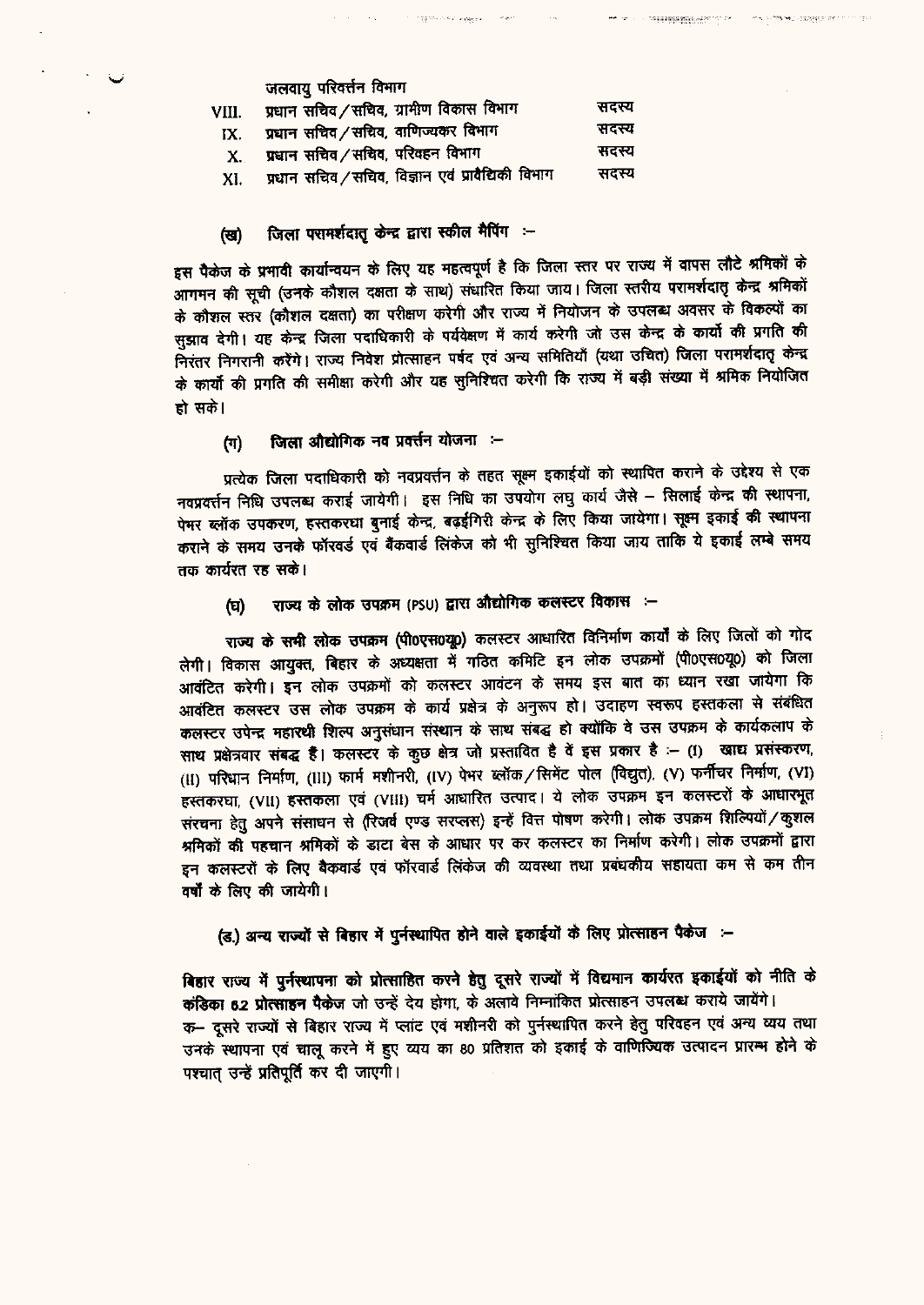ख- वाणिज्यिक उत्पादन प्रारम्भ करने के लिए कच्चे माल के परिवहन पर हुए व्यय का 80 प्रतिशत इकाई को प्रतिपूर्ति कर दी जाएगी। उत्पादित वस्तुओं के राज्य के बाहर बिक्री करने को स्थिति में उनके परिवहन पर हुए व्यय भी सम्मिलित होगा। इस प्रोत्साहन की अधिकतम सीमा रू0 10.00 लाख तक रहेगी।

ग- सभी प्रकार की अनुज्ञप्ति / क्लियरेंस जो बिहार में औद्योगिक इकाईयों के स्थापित होने के लिए आवश्यक है, को बिहार औद्योगिक निवेश प्रोत्साहन अधिनियम, 2016 की धारा 6(4) एवं बिहार औद्योगिक निवेश प्रोत्साहन नियमावली. 2016 की नियमावली 9 के अनुसार डीम्ड क्लियरेंस दिया जायेगा।

ध– ऐसी इकाईयों को एक वर्ष के लिए विभिन्न एजेंसियों (बिहार राज्य प्रदूषण नियंत्रण पर्षद एवं अग्नि शमन निदेशालय को छोड़कर) जाँच की आवश्यकता से छूट रहेगी, यदि राज्य निवेश प्रोत्साहन पर्षद द्वारा स्वीकृति में विशेष कोई उल्लेख न हो।

ड- ऐसी इकाईयों को यदि वे ई0एस0आई0 में पूर्व के राज्य से निबंधन लिए हुए हो तो उन्हें बिहार में अलग से ई0एस0आई0 निबंधन की आवश्यकता नहीं होगी। वह बिहार राज्य के लिए मान्य होगा।

च- 01 वर्ष के लिए ई0पी0एफ0 में कर्मियों का अपने वेतन का 12% अंशदान और नियोक्ता का 12% अंशदान की प्रतिपूर्ति इकाई को की जाएगी।

 $v$ - उपर्युक्त (क) से (च) तक के प्रोत्साहन का लाभ लेने के लिए ऐसी इकाईयाँ उद्योग विभाग के सिंगल विण्डो क्लियरेंस पोर्टल (www.swc.bihar.gov.in) पर प्रोत्साहन पैकेज के लिए आवेदन करेगी और यह राज्य निवेश प्रोत्साहन पर्षद के समक्ष One Time स्वीकृति के लिए रखा जाएगा।

अध्याय-7:--खरीद अधिमानता नीति में (च) के बाद निम्न कंडिका (छ)-(प्र) जोड़ा जाता है :-13.

(छ) राज्य अवस्थित इकाईयों को प्रोत्साहन- राज्य के सभी विभाग इस अधिसूचना के 30 दिनों के अंदर ऐसे सभी उत्पादों जो राज्य अवस्थित इकाईयों द्वारा उत्पादित किया जाता है उसकी पहचान करेगा और उसका अधिप्राप्ति राज्य अवस्थित इकाईयों से करेगा। ऐसे चिन्हित उत्पाद राज्य अवस्थित इकाईयों से प्रत्यक्ष अथवा अप्रत्यक्ष रूप से राज्य सरकार के एजेंसियों द्वारा क्रय के लिए सुरक्षित रहेगा। ऐसे ठेकों में जिनमें इन उत्पादों का क्रय शामिल हो, के लिए राज्य सरकार के एजेंसियों द्वारा नियुक्त ठेकेदार यह सुनिश्चित करेंगे कि उक्त उत्पादों का क्रय राज्य अवस्थित इकाईयों से ही हो। राज्य सरकार की एजेंसियाँ अपने निविदा में राज्य उक्त उत्पादा का क्रय राज्य जयास्थत इयाइया से ही हो। तज्ज तत्कार का रजाराजा जने मानना मानना<br>अवस्थित इकाईयों से क्रय की जानेवाली उत्पादों का स्पष्ट उल्लेख करेगी। सूक्ष्म एवं लघु उद्यम हेतु लोक<br>क्रय अधिमानता नीति, जो एम०एस०ए क्रय अधिमानता नीति, जो एम0एस0एम0ई0डी0 अधिनियम के कडिका—11 द्वारा अधिसूचित है एवं जो<br>समय—समय पर संशोधित होती है, के प्राक्धानों को सूक्ष्म एवं लघु उद्यम को बढ़ावा देने हेतु लागू किया जायेगा।

(ज) बिहार अवस्थित इकाईयों के लिए पूर्व अनुभव का प्राक्धान- बिहार अवस्थित सूक्ष्म, लघु, मध्यम उद्यमों का दूसरे राज्यों के उद्यमों की तुलना में पूर्व अनुभव एवं अस्तित्व से संबंधित कारणों से अयोग्य धोषित नहीं किया जाना चाहिए। कोई भी बिहार अवस्थित सूक्ष्म, लघु, मध्यम इकाई को उम्र की सीमा को नजर अंदाज करते हुए क्षमता के अनुरूप सरकारी आदेश की निविदा में भाग लेने की अनुमति दी जायेगी। क्षमता संबंधी आवश्यकता के शत्तों को पूरा करने के संबंध में राज्य सरकार की एजेंसी की पूर्णरूपेण जबाबदेही होगी। इस संबंध में किसी भी विवाद/अंकेश्रीय टिप्पणी के लिए राज्य सरकार की एजेंसी पूर्णरूप से उत्तरदायी होगी ।

(झ) प्रत्यक्ष लाभ अंतरण तथा अनुदान संबंधी योजनाओं की समीक्षा- विभिन्न विभागों की प्रत्यक्ष लाभ अंतरण तथा अनुदान संबंधी योजनाओं की समीक्षा की जायेगी जिससे सुनिश्चित हो सके की उत्पादों का क्रय सिर्फ राज्य अवस्थित इकाईयों से ही की गयी हो। इससे यह सुनिश्चित होगा कि बिहार में स्थापित होने वाले निर्माण डकाईयों के लिए बिहार में एक तैयार बाजार उपलब्ध है।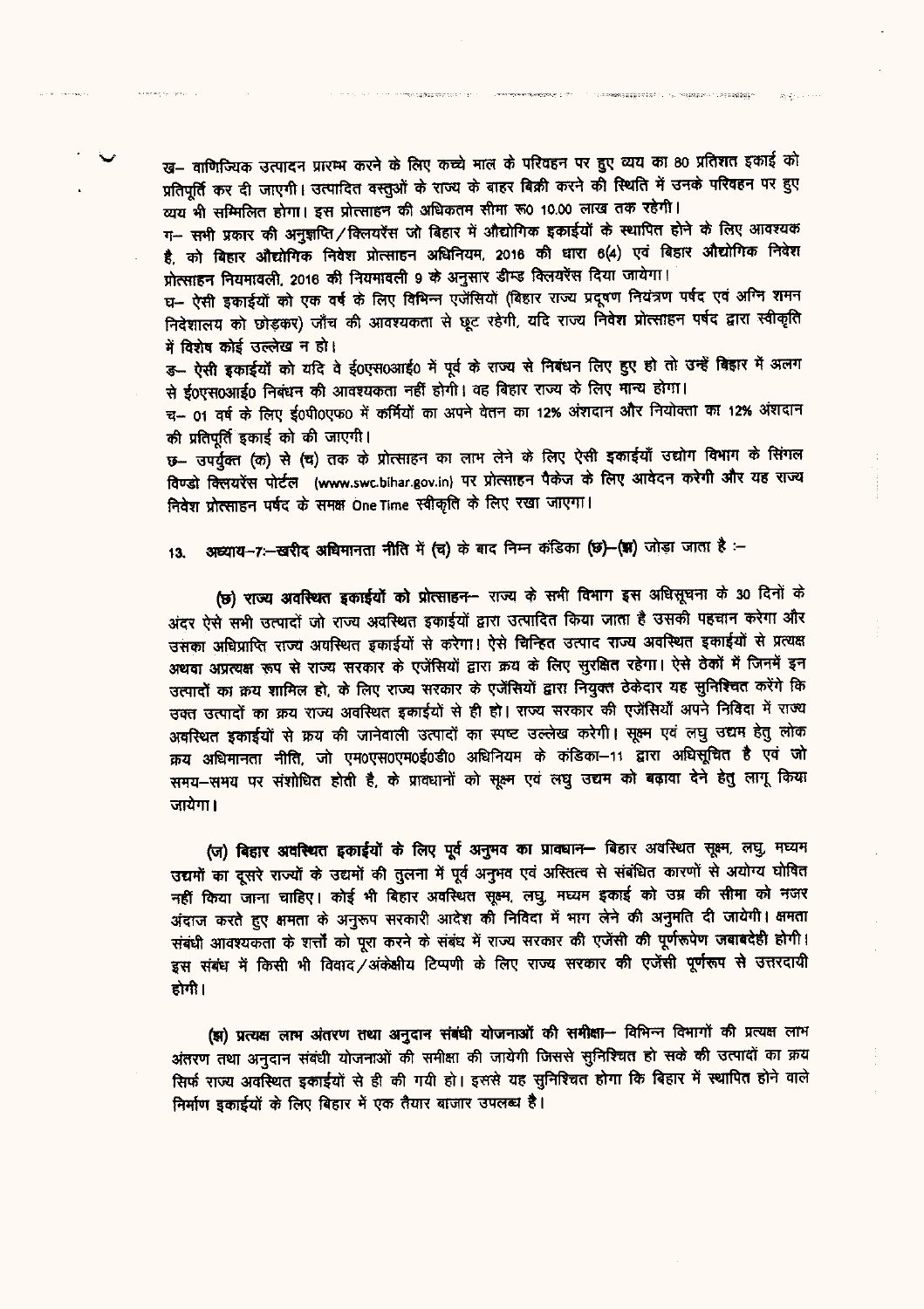14. नीति की कंडिका-6.1(ii) एवं परिशिष्ट -I के A. सामान्य परिमाषा की उप-कंडिका (16) के दूसरे वाक्य को विलोपित करते हुए कंडिका-13 को नीति की कार्यान्वयन अवधि को बढ़ाने हेतु निम्नरूपेण प्रतिस्थापित किया जाता है :--

"यह नीति 31 मार्च 2025 तक प्रभावी रहेगी। नीति में संशोधन संबंधित अधिसूचना के निर्गत की तिथि से नीति के पूरे प्रभावी अवधि तक के लिए लागू रहेगा।"

अधिसूचना संख्या 1937/पटना दिनांक 27.12.17, शीर्षक-"उच्च प्राथमिकता प्रक्षेत्रों के लिए बिहार 15. औद्योगिक निवेश प्रोत्साहन नीति, 2016 में निम्न संशोधन किया जाता है :-

कंडिका 2.1 : उच्च प्राथमिकता प्रक्षेत्रों, प्राथमिकता प्रक्षेत्रों तथा गैर प्राथमिकता प्रक्षेत्रों के 15.1 अधीन औद्योगिक इकाई की परिमाषा के अन्तर्गत उच्च प्राथमिकता कोटि में "ई--वाहन विनिर्माण प्रक्षेत्र" निम्नवत जोड़ा जाता है :-

### "ई-वाहन विनिर्माण प्रक्षेत्र के लिए

ऐसी इकाई जिसमें (i) अचल संपति तथा प्लांट एवं मशीनरी (भूमि को छोड़कर) में निवेश 05 करोड़ रुपये से अधिक हो, तथा (ii) कम से कम 50 मूल कर्मी (सहायक कर्मी जैसे चालक, गार्ड, इत्यादि को छोड़कर) का नियोजन हो।"

कंडिका 2 : उच्च प्राथमिकता प्रक्षेत्र के अन्तर्गत उप कंडिका-2.4 के बाद निम्न  $15.2$ उप-कठिका-2.5 जोड़ा जाता है :

# " 2.5 ई–वाहन विनिर्माण प्रक्षेत्र में उच्च प्राथमिकता प्रक्षेत्र

ई-वाहन विनिर्माण प्रक्षेत्र में राज्य सरकार द्वारा चिन्हित उच्च प्राथमिकता प्रक्षेत्र निम्नवत हैं :

| प्रतंत्र | निवेश के अवसर                              |
|----------|--------------------------------------------|
| ई–रिक्शा | - विपहिया और तिपहिया ई-रिक्शा का विनिर्माण |

टिप्पणी:

 $\mathbb{R}^2 \times \mathbb{R}^2$ 

- 1. वैसी इकाईयाँ जो सिर्फ ई–रिक्शा के अवयवों की अर्सेबली (Assembly) के प्रयोजनार्थ स्थापित हैं या कोई तात्विक मूल्यवर्धन नहीं करती है उन पर उच्च प्राथमिकता सेक्टर के अधीन विचार नहीं किया जाएगा।
- 2. इकाईयों / उद्यमों की उपर्युक्त सूची मात्र संकेतात्मक है और राज्य सरकार उच्च प्राथमिकता प्रक्षेत्र के अधीन सूची को समय-समय पर उपयुक्त रूप में पुनरीक्षित कर सकेगा।"

कडिका 2.3 : खाद्य प्रसंस्करण प्रक्षेत्र में उच्च प्राथमिकता प्रक्षेत्र के अन्तर्गत निम्नांकित प्रक्षेत्र  $15.3$ एवं उनसे संबंधित निवेश के अवसर जोड़ा जाता है :

| प्रसन्न                 | निवेश के अवसर                                                                                                                                                              |  |
|-------------------------|----------------------------------------------------------------------------------------------------------------------------------------------------------------------------|--|
| इथनॉल उत्पादन           | गन्ना, मेज, चावल इत्यादि से उत्पादित इथनॉल                                                                                                                                 |  |
| <sup>'</sup> दाल आधारित | (क) दाल प्रसंस्करण इकाईयाँ<br>(ख) स्नैक्स एवं नमकीन उत्पादन की इकाईयाँ                                                                                                     |  |
| गेहूँ आधारित            | (क) पास्ता एवं नूडल्स उत्पादन इकाईयाँ<br>(ख) टू डी एवं थी डी फायम्स बनाने वाली इकाईयाँ<br>(ग) बिस्कुट, केक्स, एवं बेकरी उत्पाद<br>(घ) स्नैक्स एवं नमकीन उत्पादन की इकाईयाँ |  |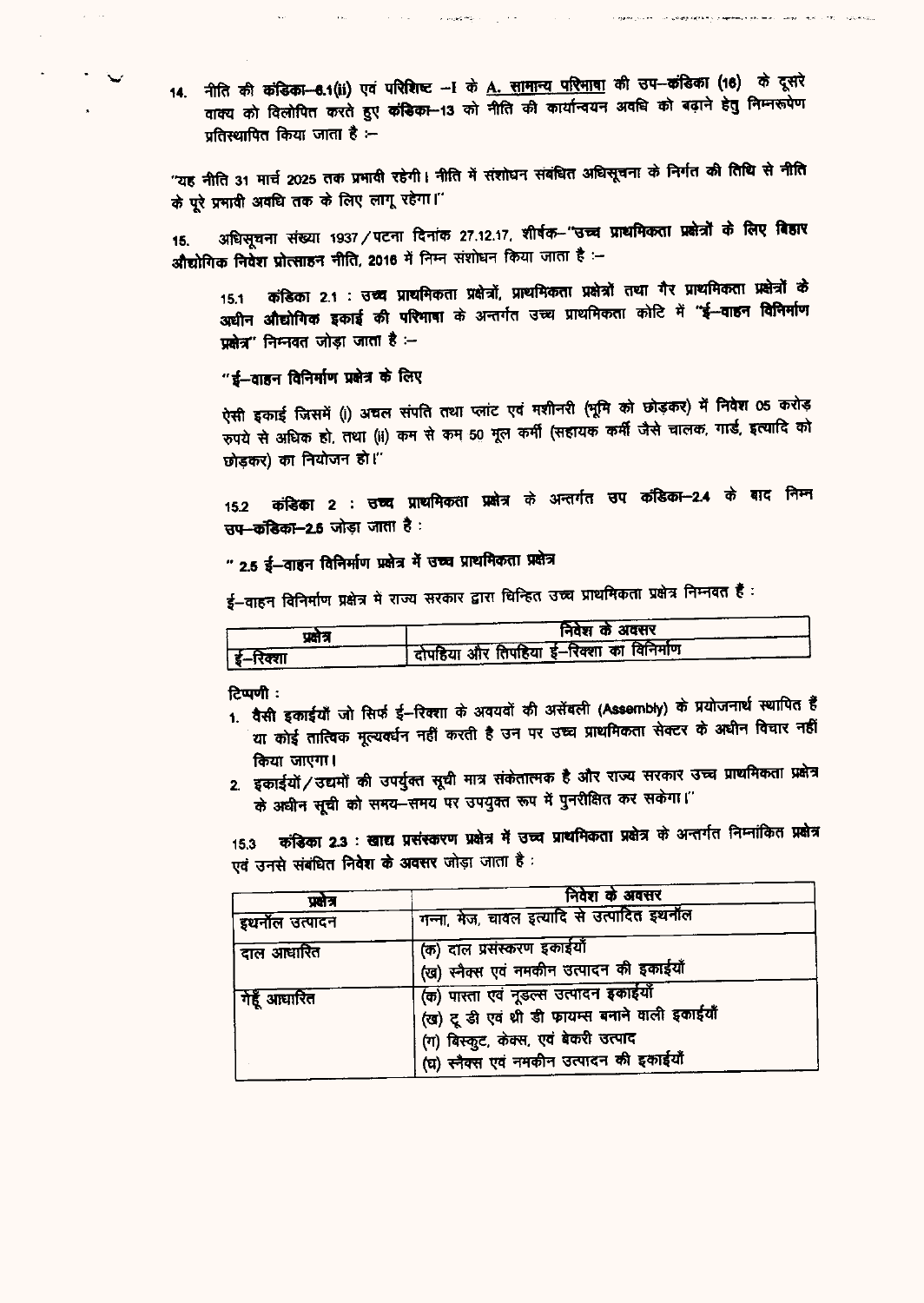| मिसाला एवं |  |  |  |  | न्च जड़ी बूटी सभी ब्रान्डेड कृषि आधारित उत्पाद प्रसंस्करण इकाईया |  |
|------------|--|--|--|--|------------------------------------------------------------------|--|
| प्रसंस्करण |  |  |  |  |                                                                  |  |

कंडिका 2.4 : टेक्सटाईल, अपैरेल एवं चमड़ा सेक्टर में उच्च प्राथमिकता प्रक्षेत्र के अन्तर्गत 15.4 निम्नांकित प्रक्षेत्र एवं उनसे संबंधित निवेश के अवसर जोड़ा जाता है:

| पक्षत्र            | निवेश के अवसर      |
|--------------------|--------------------|
| ' टेक्सटाईल आधारित | (क) याने उत्पादन   |
|                    | (ख) रंगाई एवं छपाई |

- उद्योग विभाग एक फ्रेम वर्क निर्गत करेगी जिसमें इस नीति के संशोधन के कार्यान्वयन एवं प्रोत्साहन के 16. दावों के निपटान के लिए एक विस्तृत दिशा-निर्देश का उल्लेख होगा।
- 17. प्रोत्साहन का लाभ प्राप्त करने के उदेश्य से अथवा इकाई के द्वारा प्राप्त प्रोत्साहन का लाभ में यदि कोई गलत घोषणा दी गई हो, जिसके लिए वह इकाई योग्य नहीं थी अथवा इस नीति का कोइ शर्त्त के उल्लंघन की स्थिति में नीति की कंडिका 10.3 के तहत प्रोत्साहन की राशि की वसूली कर ली जायेगी।
- 18. बिहार औद्योगिक निवेश प्रोत्साहन नीति–2016 में सभी उपर्युक्त संशोधन संकल्प निर्गत की तिथि से बिहार औद्योगिक निवेश प्रोत्साहन नीति-2016 की प्रभावी तिथि तक प्रभावी रहेगी। उपर्युक्त संशोधन वैसे निवेश प्रस्ताव जो राज्य निवेश प्रोत्साहन पर्षद द्वारा स्वीकृत किया जा चुका है, पर लागू नही होगा।

बिहार राज्यपा<u>ल</u> के 3 सचिव.

उद्योग विभाग, बिहार, पटना।

883 जापांक—

जापांक–

883

दिनांक- 29,06,2020 ∕ पटना,

सं0सं0- 4/तक0/नीति संशोधन/07/2020 अधीक्षक, राजकीय मुद्राणालय, गुलजारबाग, पटना को बिहार राजपत्र के विशेष अकि में प्रतिलिपि— प्रकाशनार्थ प्रेषित। अनुरोध है कि प्रकाषित राजपत्र की 1000 प्रतियाँ मुद्रित कर विभाग को उपलब्ध कराया जाय।

उद्योग विभाग, बिहार, पटना।

दिनांक- 29.06.2020

सं0सं0-- 4 / तक0 / नीति संशोधन / 07 / 2020 महालेखाकार(ले0 एवं हक0), बिहार, पटना / कोषागार पदाधिकारी, सचिवाल प्रतिलिपि— विकास भवन, पटना को सूचनार्थ प्रेषित।

/पटना.

उद्योग विभाग, बिहार, पटना।